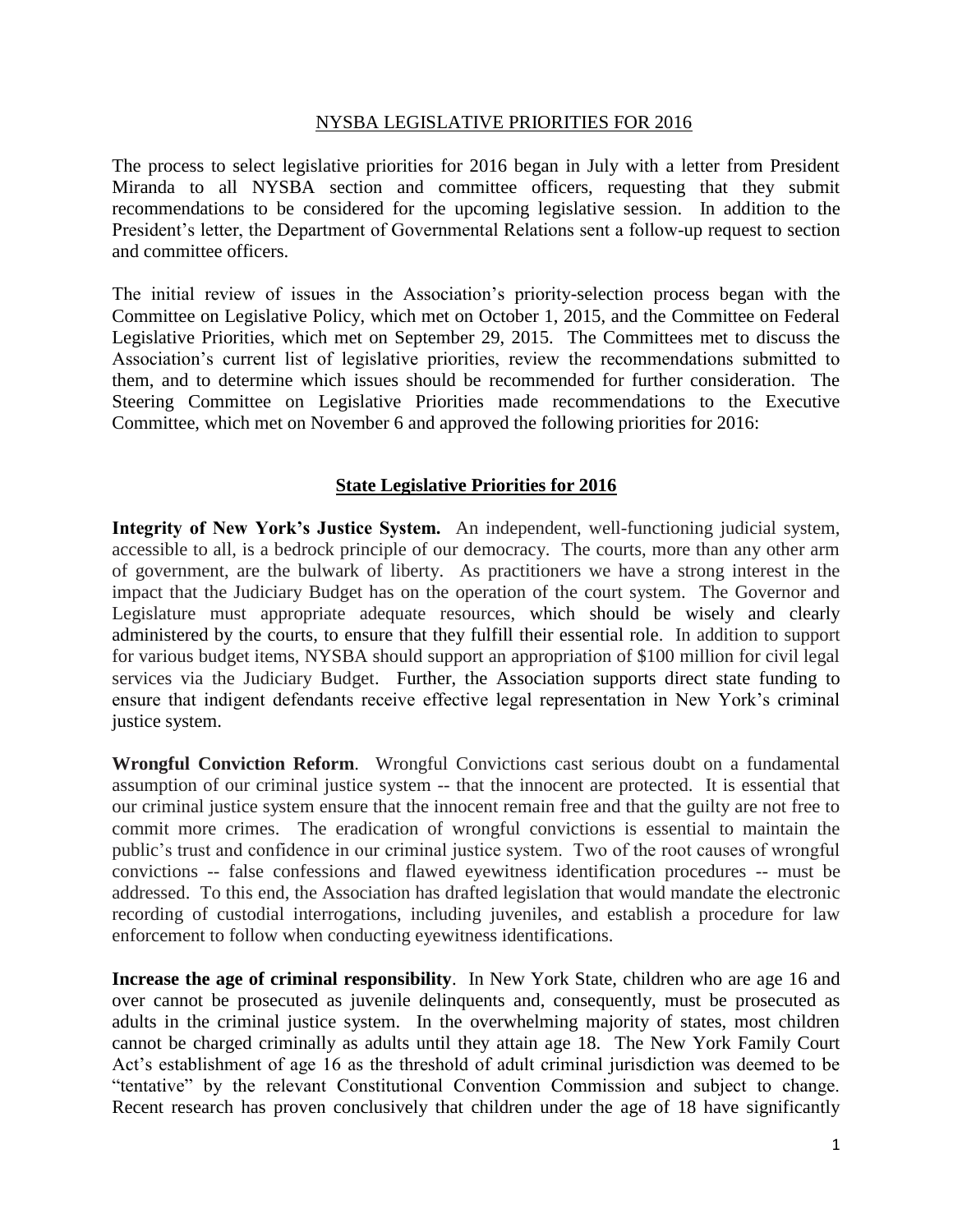diminished judgmental capabilities. Children in New York 16 years and over could benefit from programs and services available only for children found to be delinquent, rather than being convicted under current state law in criminal court.

**Increased Voter Participation.** New York's voter participation rates have continued to decline. In order to reverse that trend, the Association supports changes to the law relating to voter registration and voting practices to make it easier to register and vote. Some of these changes would modernize the registration process, allow pre-registration of 16 and 17 year-olds, allow election-day and same-day registration, and prevent deceptive practices.

**Support for the Legal Profession.** A core mission of the New York State Bar Association is to represent the interests of the legal profession. In that regard, the Association will work to protect the independence of the judiciary, enhance access to the courts, and promote affirmative legislative proposals that benefit the profession. It is just as important to oppose those proposals that would burden the profession. The Association will work to ensure that attorneys are able to protect their clients' interests and effectively engage in the practice of law.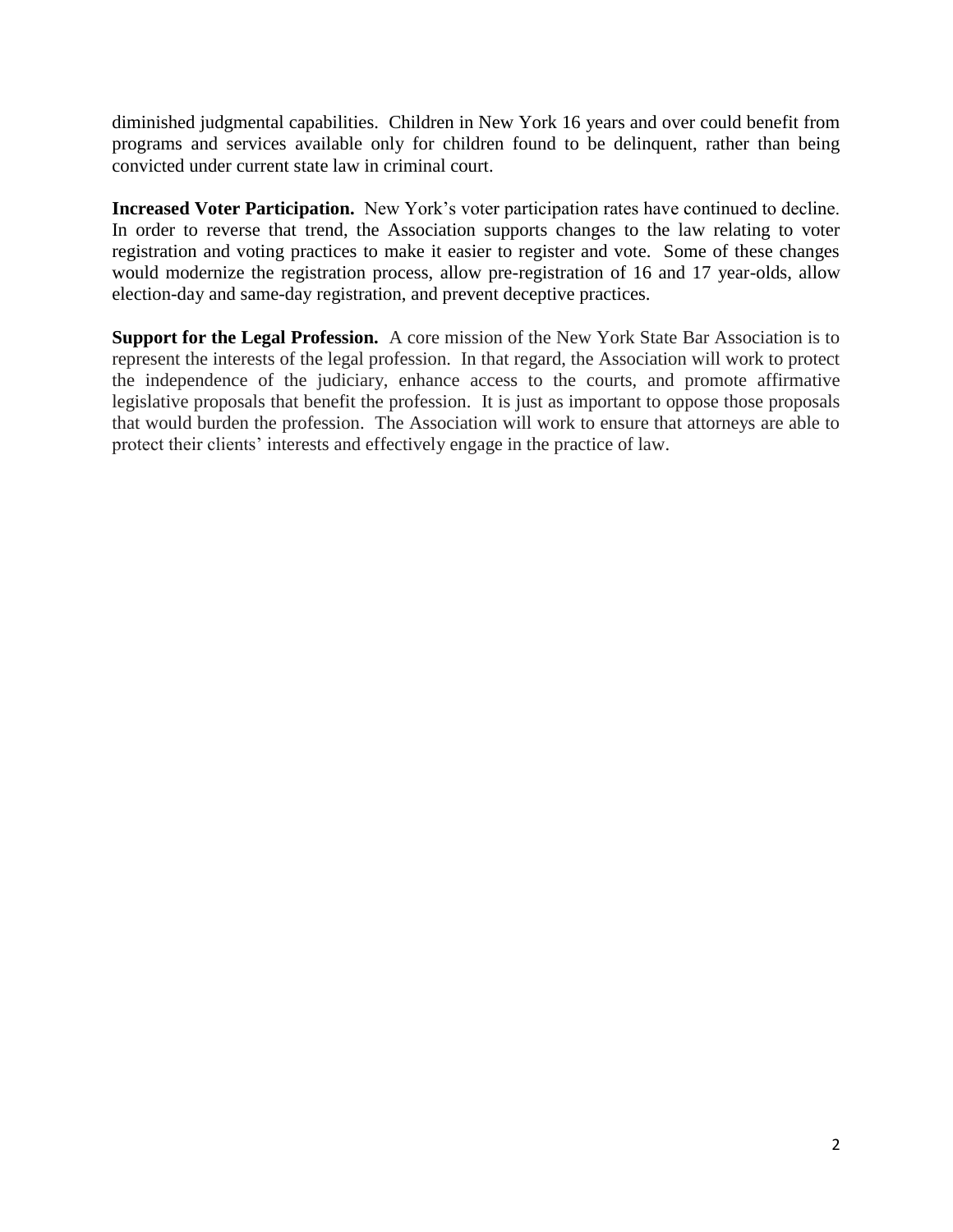## **Federal Legislative Priorities for 2016**

**Integrity of the Justice System.** At all levels of government an independent, well-functioning judicial system, accessible to all, is a bedrock principle of our democracy. The courts more than any other arm of government, are the bulwark of liberty. Accordingly, sequestration, which was imposed by the Budget Control Act of 2011, should be eliminated. The Association will continue to urge federal policymakers to address important fiscal issues so as to prevent impairing access to justice. If sequestration were reinstituted, it will cripple the operation of the federal courts and the Legal Services Corporation, thereby limiting access to the justice system for individual New Yorkers and business entities.

**Support the Paycheck Fairness Act**. The Act would amend the portion of the Fair Labor Standards Act of 1938 (FLSA), known as the Equal Pay Act, to revise remedies for, enforcement of and exceptions to prohibitions against sex discrimination in the payment of wages.

**Support Increased Voter Participation.** In the United States, voting is one of our most fundamental rights, ensuring our ability to participate in the electoral process. However, the rate of voter participation is of concern throughout the nation. The Association supports the Voting Rights Amendment Act, which responds to the U.S. Supreme Court's decision in *Shelby County v. Holder* regarding protection, under the Voting Rights Act of 1965, against racial voting discrimination. The legislation would provide for a new approach to determining which jurisdictions are "covered" for purposes of Section 5 preclearance.

**Support legislative reform to address the state of crisis in immigration representation**. The condition of immigrants who face civil immigration detention, removal and likely permanent expulsion from the United States is often undermined by the lack of available competent counsel necessary to navigate the "labyrinthine character of modern immigration law." Without competent counsel in immigration proceedings, a vast majority of noncitizens are ill-equipped to know where to turn for help or how to proceed in an immigration matter. The Association is committed to enactment of a statutory right to appointed counsel to ensure justice for that community of immigrants who are confronted with legal proceedings.

**Support for states' authority to regulate the tort system.** Laws covering the area of civil justice are truly the province of state legislatures, the judiciary, and voters. For over 200 years the authority to promulgate "tort law", including law relating to liability for medical errors, has rested with the states, which have the experience and expertise with these matters. The federal government should leave it to the states to determine how best to provide access to the courts for the injured to exercise their right to seek compensation for their injuries and to make reasonable adjustments to the system.

**Support for the Legal Profession.** A core mission of the New York State Bar Association is to represent the interests of the legal profession. In that regard, the Association will work to protect the independence of the judiciary, enhance access to the courts, promote affirmative legislative proposals that benefit the profession, and oppose those proposals that would burden it. The Association will work to ensure that attorneys are able to protect their clients' interests and effectively engage in the practice of law.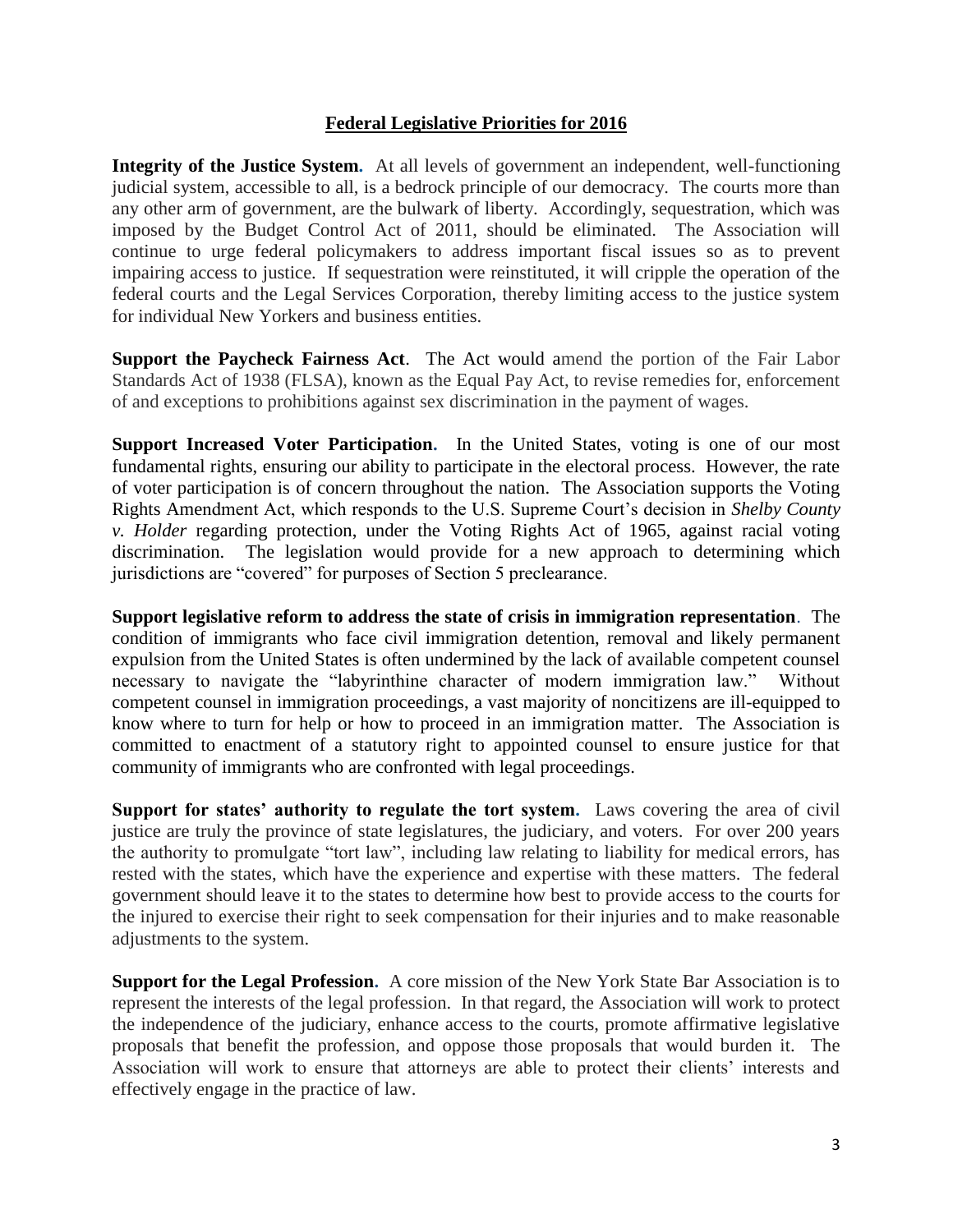## **New Federal Priorities for 2016**

**Support Criminal Justice Reform.** There is legislation pending in Congress that would reform many aspects of our nation's criminal justice system. In particular, the Sentencing Reform and Corrections Act of 2015 is the result of a bi-partisan agreement by leaders of the U.S. Senate. (Senate Judiciary Chair Grassley and Senator Schumer are among the sponsors of the legislation.) The bill has been approved by the Senate Judiciary Committee. Although the bill covers a number of issues on which the Association does not have policy, it does include several provisions that address areas about which the Association has policy and, could, therefore, support. Of interest to the Association, the bill includes provisions to: reduce certain mandatory-minimum sentences, provide judges with greater discretion when determining appropriate sentences, limit the use of solitary confinement of juveniles and allow sealing convictions of juveniles in certain circumstances, and preserve cooperation incentives to aid law enforcement in tracking down kingpins.

Sponsors' Summary of Key Provisions in the Bill:

- Reforms and Targets Enhanced Mandatory Minimums for Prior Drug Felons: The bill reduces the enhanced penalties that apply to repeat drug offenders and eliminates the three-strike mandatory life provision, but it allows those enhanced penalties to be applied to offenders with prior convictions for serious violent and serious drug felonies;
- Broadens the Existing Safety Valve and Creates a Second Safety Valve: The bill expands the existing safety valve to offenders with more extensive criminal histories but excludes defendants with prior felonies and violent or drug trafficking offenses unless a court finds those prior offenses substantially overstate the defendant's criminal history and danger of recidivism. The bill also creates a second safety valve that gives judges discretion to sentence certain low-level offenders below the 10-year mandatory minimum. But defendants convicted of serious violent and serious drug felonies cannot benefit from these reforms;
- Reforms Enhanced Mandatory Minimums and Sentences for Firearm Offenses: The bill expands the reach of the enhanced mandatory minimum for violent firearm offenders to those with prior federal or state firearm offenses but reduces that mandatory minimum to provide courts with greater flexibility in sentencing. The bill also raises the statutory maximum for unlawful possession of firearms but lowers the enhanced mandatory minimum for repeat offenders;
- Creates New Mandatory Minimums for Interstate Domestic Violence and Certain Export Control Violations: The bill adds new mandatory minimum sentences for certain crimes involving interstate domestic violence and creates a new mandatory minimum for providing weapons and other defense materials to prohibited countries and terrorists;
- Applies the Fair Sentencing Act and Certain Sentencing Reforms Retroactively;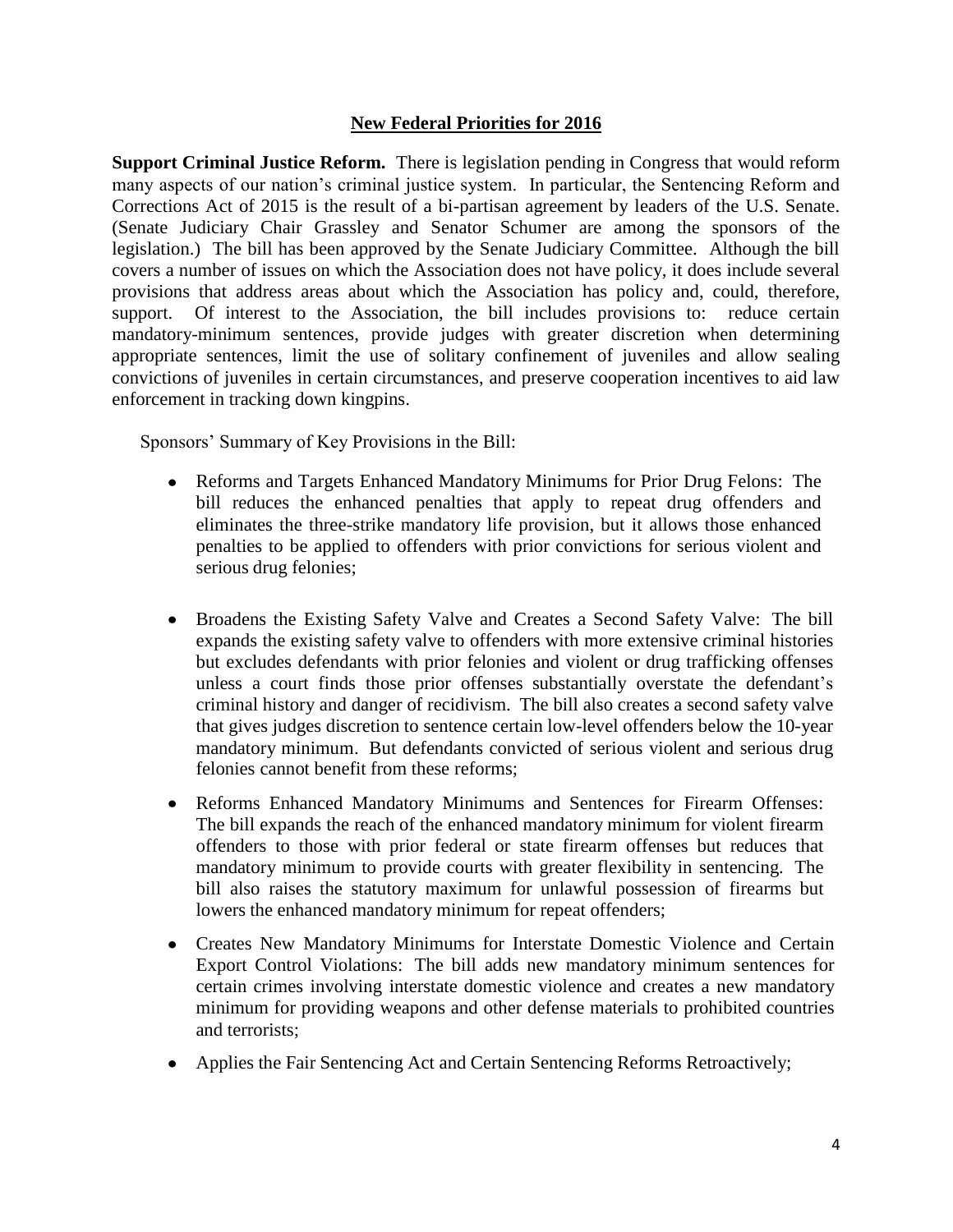- Provides for Prison Reform based on the Cornyn-Whitehouse CORRECTIONS Act: The bill requires the Department of Justice to conduct risk assessments to classify all federal inmates and to use the results to assign inmates to appropriate recidivism reduction programs, including work and education programs, drug rehabilitation, job training, and faith-based programs. Eligible prisoners who successfully complete these programs can earn early release and may spend the final portion (up to 25 percent) of their remaining sentence in home confinement or a halfway house;
- Limits Solitary Confinement for Juveniles in Federal Custody and Improves the Accuracy of Federal Criminal Records; and,
- Provides for a Report and Inventory of All Federal Criminal Offenses.

**Support Family Paid Leave.** The Family and Medical Insurance Leave Act, S.786 (Gillibrand) would provide workers with family and medical leave insurance benefit payments when a family or medical need arises. It would be funded in a manner similar to the Social Security program.

With more than half of all women in the U.S. workforce today, the rapidly aging U.S. population, and generational workforce shifts, the need for our country to revisit and address family and medical leave is essential. This legislation is a timely, pragmatic and useful strategic solution in the development of a national uniform strategy and business planning approach that supports businesses and the U.S. workforce of today and tomorrow.

**Oppose Lawsuit Abuse Reduction Act (LARA). T**his bill would amend Rule 11 of the Federal Rules of Civil Procedure ("FRCP") -- via a process that is inconsistent with the Rules Enabling Act, 28 USC sections 2072-74 -- to reinstate a mandatory sanctions provision that was deleted from the FRCP in 1993. The Rules Enabling Act provides that procedural rules should be drafted by the Judicial Conference of the United States, submitted to the U. S. Supreme Court for consideration and promulgation, and then transmitted by the Court to the Congress for its consideration before the rules take effect. That process respects the power of the judicial branch and recognizes the expertise and perspective of judges regarding the FRCP. Circumventing the rule-making process of courts under the Rules Enabling Act would be poor precedent.

Moreover, enactment of this legislation would constitute bad public policy in that it would restore a system that was in effect from 1983 to 1993, and which was thoroughly discredited because it did not allow for ameliorative action by the courts. The bill also would require the imposition of monetary sanctions, including attorneys' fees, for violation of Rule 11. Such "feeshifting" is contrary to the American Rule and would have a dampening effect on access to the justice system. Further, the bill would eliminate a provision adopted in 1993 that allows parties and their attorneys to avoid sanctions by withdrawing particular claims, and thereby resolving issues before the matter goes before the court.